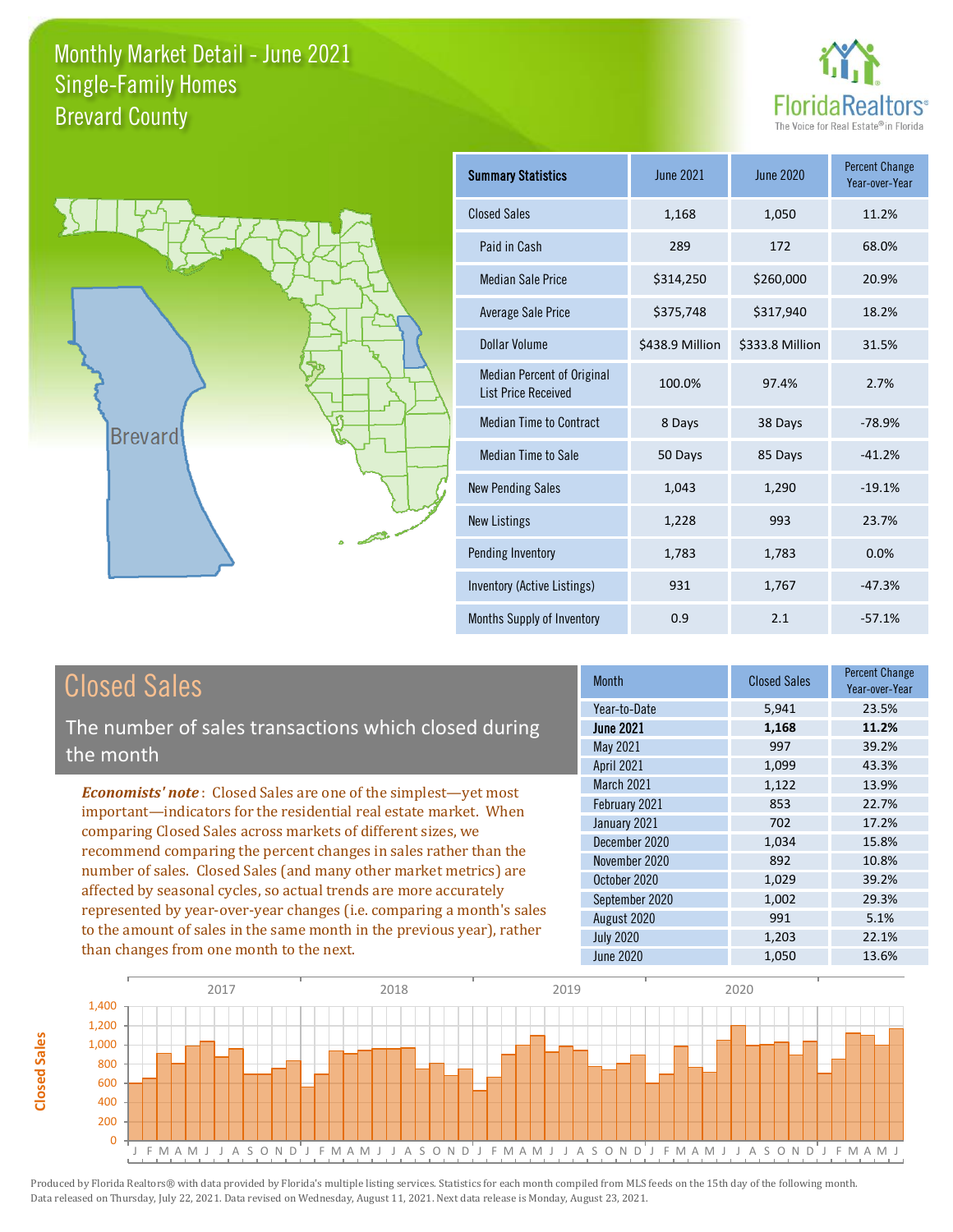this statistic should be interpreted with care.



181 -8.1%

| Cash Sales                                                                     | <b>Month</b>      | <b>Cash Sales</b> | <b>Percent Change</b><br>Year-over-Year |
|--------------------------------------------------------------------------------|-------------------|-------------------|-----------------------------------------|
|                                                                                | Year-to-Date      | 1,471             | 64.9%                                   |
| The number of Closed Sales during the month in which                           | <b>June 2021</b>  | 289               | 68.0%                                   |
| buyers exclusively paid in cash                                                | May 2021          | 276               | 124.4%                                  |
|                                                                                | <b>April 2021</b> | 295               | 186.4%                                  |
|                                                                                | <b>March 2021</b> | 258               | 41.0%                                   |
|                                                                                | February 2021     | 197               | 34.9%                                   |
| <b>Economists' note:</b> Cash Sales can be a useful indicator of the extent to | January 2021      | 156               | $-5.5%$                                 |
| which investors are participating in the market. Why? Investors are            | December 2020     | 204               | 21.4%                                   |
| far more likely to have the funds to purchase a home available up front,       | November 2020     | 187               | 10.0%                                   |
| whereas the typical homebuyer requires a mortgage or some other                | October 2020      | 186               | 14.8%                                   |
| form of financing. There are, of course, many possible exceptions, so          | September 2020    | 198               | 28.6%                                   |

August 2020



# Cash Sales as a Percentage of Closed Sales

The percentage of Closed Sales during the month which were Cash Sales

*Economists' note* : This statistic is simply another way of viewing Cash Sales. The remaining percentages of Closed Sales (i.e. those not paid fully in cash) each month involved some sort of financing, such as mortgages, owner/seller financing, assumed loans, etc.

| <b>Month</b>      | <b>Percent of Closed</b><br>Sales Paid in Cash | <b>Percent Change</b><br>Year-over-Year |
|-------------------|------------------------------------------------|-----------------------------------------|
| Year-to-Date      | 24.8%                                          | 34.1%                                   |
| <b>June 2021</b>  | 24.7%                                          | 50.6%                                   |
| May 2021          | 27.7%                                          | 61.0%                                   |
| April 2021        | 26.8%                                          | 100.0%                                  |
| <b>March 2021</b> | 23.0%                                          | 23.7%                                   |
| February 2021     | 23.1%                                          | 10.0%                                   |
| January 2021      | 22.2%                                          | $-19.3%$                                |
| December 2020     | 19.7%                                          | 4.8%                                    |
| November 2020     | 21.0%                                          | $-0.5%$                                 |
| October 2020      | 18.1%                                          | $-17.4%$                                |
| September 2020    | 19.8%                                          | $-0.5%$                                 |
| August 2020       | 18.3%                                          | $-12.4%$                                |
| <b>July 2020</b>  | 18.1%                                          | $-12.6%$                                |
| June 2020         | 16.4%                                          | $-13.2%$                                |

July 2020 218 6.9%

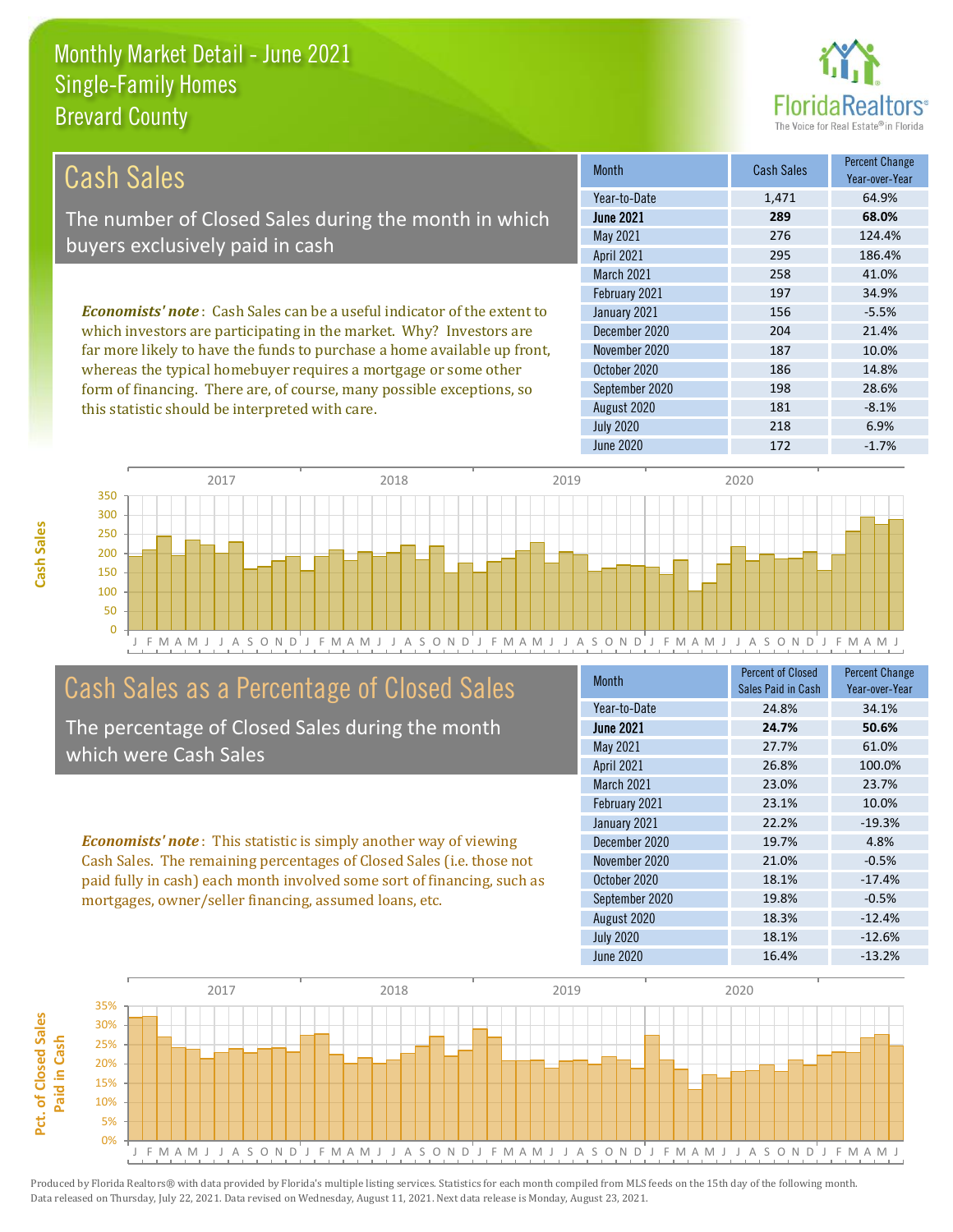

#### *Economists' note* : Median Sale Price is our preferred summary statistic for price activity because, unlike Average Sale Price, Median Sale Price is not sensitive to high sale prices for small numbers of Median Sale Price The median sale price reported for the month (i.e. 50% of sales were above and 50% of sales were below)

homes that may not be characteristic of the market area. Keep in mind that median price trends over time are not always solely caused by changes in the general value of local real estate. Median sale price only reflects the values of the homes that *sold* each month, and the mix of the types of homes that sell can change over time.

| <b>Month</b>      | <b>Median Sale Price</b> | <b>Percent Change</b><br>Year-over-Year |
|-------------------|--------------------------|-----------------------------------------|
| Year-to-Date      | \$285,000                | 11.8%                                   |
| <b>June 2021</b>  | \$314,250                | 20.9%                                   |
| May 2021          | \$290,000                | 16.0%                                   |
| April 2021        | \$289,801                | 13.6%                                   |
| <b>March 2021</b> | \$280,000                | 7.9%                                    |
| February 2021     | \$274,720                | 10.8%                                   |
| January 2021      | \$267,000                | 10.8%                                   |
| December 2020     | \$270,000                | 8.9%                                    |
| November 2020     | \$275,000                | 14.6%                                   |
| October 2020      | \$274,150                | 14.2%                                   |
| September 2020    | \$260,000                | 8.3%                                    |
| August 2020       | \$268,500                | 14.7%                                   |
| <b>July 2020</b>  | \$266,235                | 9.1%                                    |
| <b>June 2020</b>  | \$260,000                | 4.8%                                    |



# Average Sale Price

The average sale price reported for the month (i.e. total sales in dollars divided by the number of sales)

*Economists' note* : Usually, we prefer Median Sale Price over Average Sale Price as a summary statistic for home prices. However, Average Sale Price does have its uses—particularly when it is analyzed alongside the Median Sale Price. For one, the relative difference between the two statistics can provide some insight into the market for higher-end homes in an area.

| <b>Month</b>      | <b>Average Sale Price</b> | <b>Percent Change</b><br>Year-over-Year |
|-------------------|---------------------------|-----------------------------------------|
| Year-to-Date      | \$353,028                 | 17.0%                                   |
| <b>June 2021</b>  | \$375,748                 | 18.2%                                   |
| May 2021          | \$367,768                 | 25.9%                                   |
| <b>April 2021</b> | \$376,122                 | 23.6%                                   |
| <b>March 2021</b> | \$339,852                 | 11.5%                                   |
| February 2021     | \$319,959                 | 7.8%                                    |
| January 2021      | \$319,376                 | 12.7%                                   |
| December 2020     | \$335,807                 | 12.3%                                   |
| November 2020     | \$335,521                 | 17.3%                                   |
| October 2020      | \$336,220                 | 22.2%                                   |
| September 2020    | \$323,334                 | 17.6%                                   |
| August 2020       | \$316,208                 | 9.3%                                    |
| <b>July 2020</b>  | \$318,487                 | 10.2%                                   |
| June 2020         | \$317,940                 | 8.8%                                    |



**Average Sale Price**

**Average Sale Price**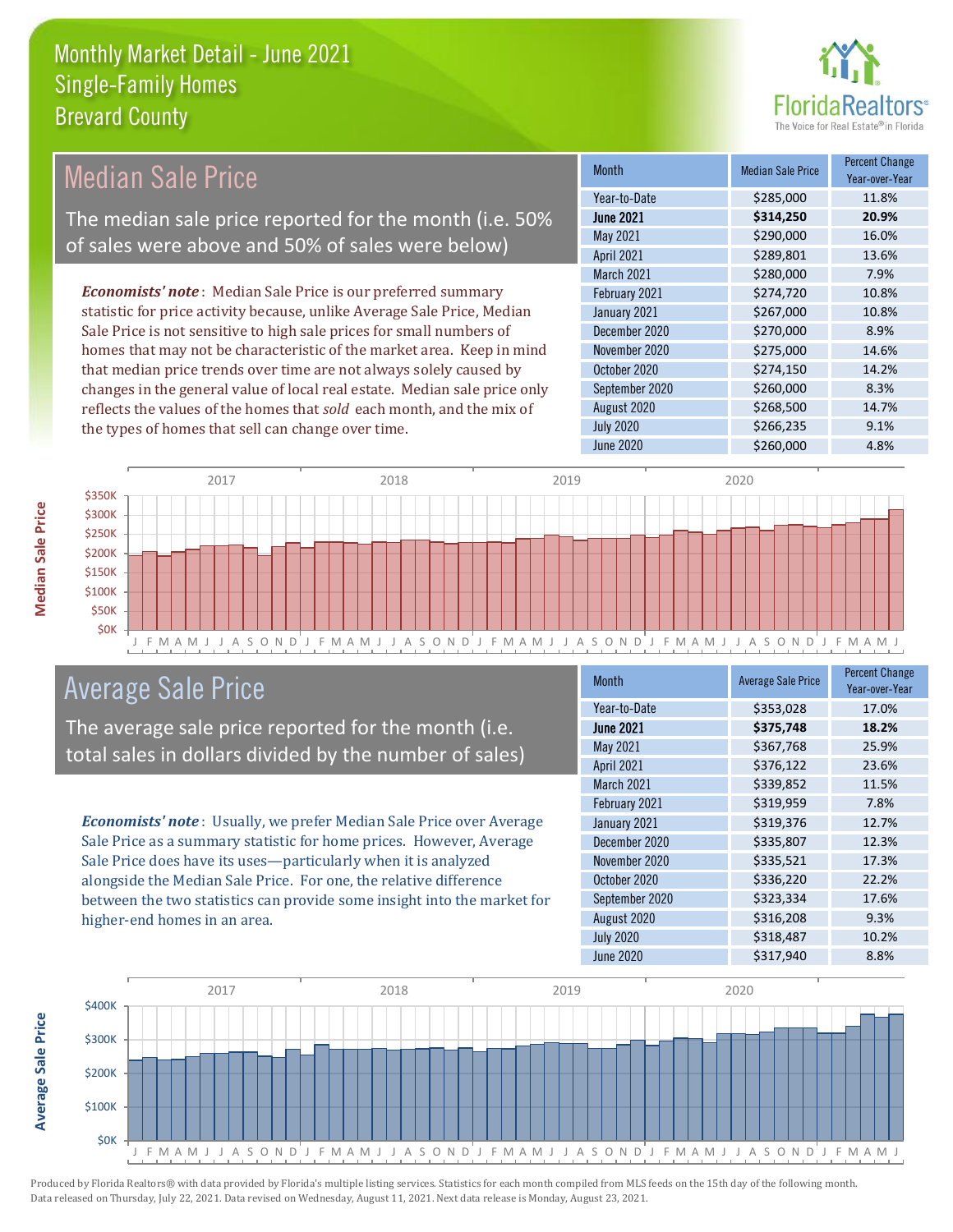

### ollar Volume

The sum of the sale prices for all sales which closed during the month

*Economists' note* : Dollar Volume is simply the sum of all sale prices in a given time period, and can quickly be calculated by multiplying Closed Sales by Average Sale Price. It is a strong indicator of the health of the real estate industry in a market, and is of particular interest to real estate professionals, investors, analysts, and government agencies. Potential home sellers and home buyers, on the other hand, will likely be better served by paying attention to trends in the two components of Dollar Volume (i.e. sales and prices) individually.

| <b>Month</b>      | <b>Dollar Volume</b> | <b>Percent Change</b><br>Year-over-Year |
|-------------------|----------------------|-----------------------------------------|
| Year-to-Date      | \$2.1 Billion        | 44.4%                                   |
| <b>June 2021</b>  | \$438.9 Million      | 31.5%                                   |
| May 2021          | \$366.7 Million      | 75.3%                                   |
| <b>April 2021</b> | \$413.4 Million      | 77.0%                                   |
| <b>March 2021</b> | \$381.3 Million      | 27.0%                                   |
| February 2021     | \$272.9 Million      | 32.3%                                   |
| January 2021      | \$224.2 Million      | 32.1%                                   |
| December 2020     | \$347.2 Million      | 30.0%                                   |
| November 2020     | \$299.3 Million      | 30.0%                                   |
| October 2020      | \$346.0 Million      | 70.2%                                   |
| September 2020    | \$324.0 Million      | 52.1%                                   |
| August 2020       | \$313.4 Million      | 14.8%                                   |
| <b>July 2020</b>  | \$383.1 Million      | 34.5%                                   |
| <b>June 2020</b>  | \$333.8 Million      | 23.6%                                   |



# Median Percent of Original List Price Received

The median of the sale price (as a percentage of the original list price) across all properties selling during the month

*Economists' note* : The Median Percent of Original List Price Received is useful as an indicator of market recovery, since it typically rises as buyers realize that the market may be moving away from them and they need to match the selling price (or better it) in order to get a contract on the house. This is usually the last measure to indicate a market has shifted from down to up, so it is what we would call a *lagging* indicator.

| <b>Month</b>      | Med. Pct. of Orig.<br><b>List Price Received</b> | <b>Percent Change</b><br>Year-over-Year |
|-------------------|--------------------------------------------------|-----------------------------------------|
| Year-to-Date      | 100.0%                                           | 2.8%                                    |
| <b>June 2021</b>  | 100.0%                                           | 2.7%                                    |
| May 2021          | 100.0%                                           | 2.7%                                    |
| <b>April 2021</b> | 100.0%                                           | 2.5%                                    |
| March 2021        | 100.0%                                           | 2.8%                                    |
| February 2021     | 98.3%                                            | 1.2%                                    |
| January 2021      | 98.5%                                            | 2.1%                                    |
| December 2020     | 98.4%                                            | 1.5%                                    |
| November 2020     | 98.4%                                            | 1.3%                                    |
| October 2020      | 98.1%                                            | 1.6%                                    |
| September 2020    | 98.0%                                            | 1.0%                                    |
| August 2020       | 97.9%                                            | 1.2%                                    |
| <b>July 2020</b>  | 97.4%                                            | 0.9%                                    |
| <b>June 2020</b>  | 97.4%                                            | 0.7%                                    |



Produced by Florida Realtors® with data provided by Florida's multiple listing services. Statistics for each month compiled from MLS feeds on the 15th day of the following month. Data released on Thursday, July 22, 2021. Data revised on Wednesday, August 11, 2021. Next data release is Monday, August 23, 2021.

**Med. Pct. of Orig.** 

Med. Pct. of Orig.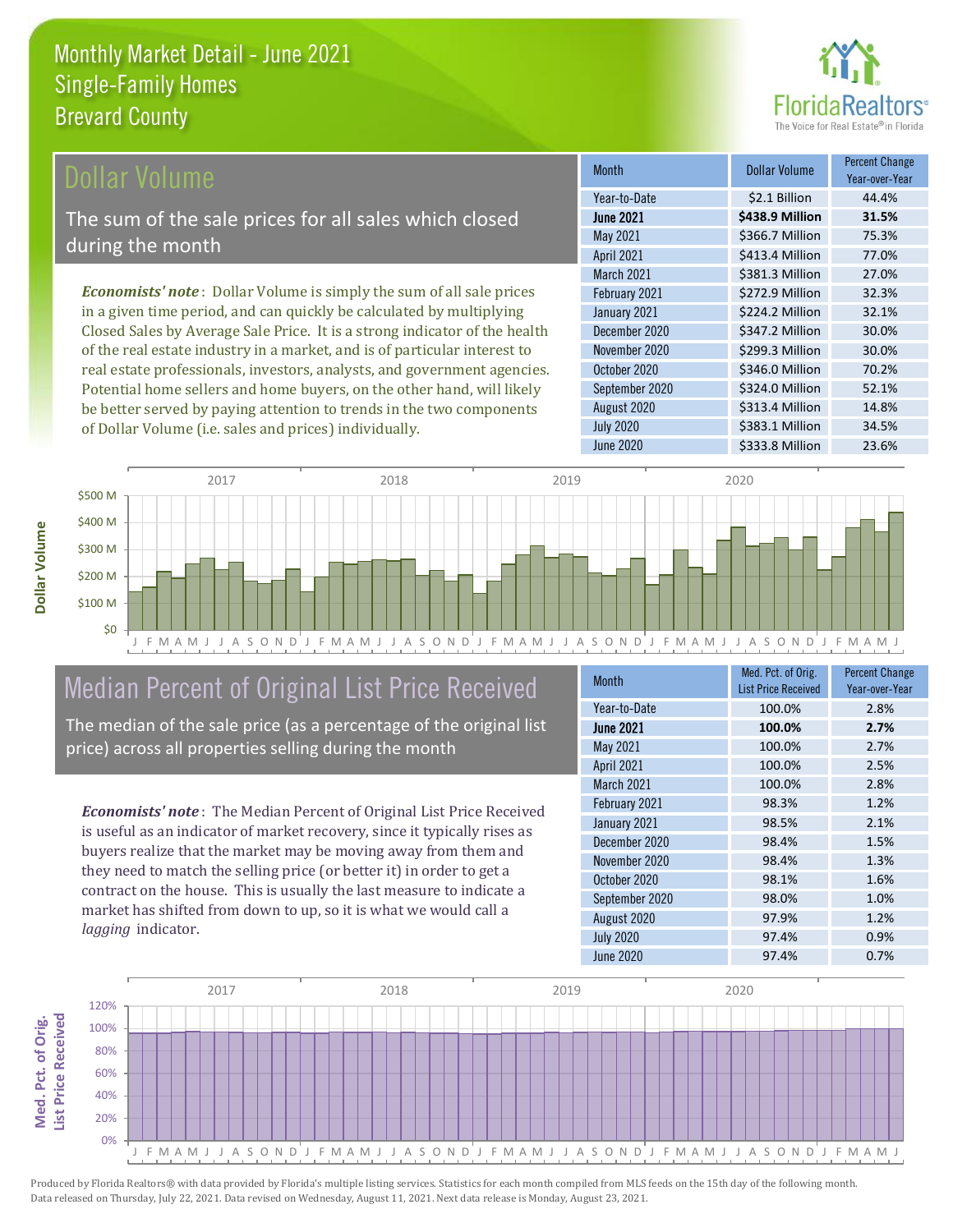

# Median Time to Contract

The median number of days between the listing date and contract date for all Closed Sales during the month

*Economists' note* : Like Time to Sale, Time to Contract is a measure of the length of the home selling process calculated for sales which closed during the month. The difference is that Time to Contract measures the number of days between the initial listing of a property and the signing of the contract which eventually led to the closing of the sale. When the gap between Median Time to Contract and Median Time to Sale grows, it is usually a sign of longer closing times and/or declining numbers of cash sales.

| <b>Month</b>      | Median Time to<br>Contract | <b>Percent Change</b><br>Year-over-Year |
|-------------------|----------------------------|-----------------------------------------|
| Year-to-Date      | 10 Days                    | $-68.8%$                                |
| <b>June 2021</b>  | 8 Days                     | $-78.9%$                                |
| May 2021          | 8 Days                     | $-69.2%$                                |
| <b>April 2021</b> | 10 Days                    | $-50.0%$                                |
| <b>March 2021</b> | 10 Days                    | $-67.7%$                                |
| February 2021     | 18 Days                    | $-52.6%$                                |
| January 2021      | 15 Days                    | $-58.3%$                                |
| December 2020     | 15 Days                    | $-50.0%$                                |
| November 2020     | 14 Days                    | $-51.7%$                                |
| October 2020      | 19 Days                    | $-50.0%$                                |
| September 2020    | 19 Days                    | $-38.7%$                                |
| August 2020       | 21 Days                    | $-30.0%$                                |
| <b>July 2020</b>  | 30 Days                    | $-6.3%$                                 |
| <b>June 2020</b>  | 38 Days                    | 5.6%                                    |





## Median Time to Sale

The median number of days between the listing date and closing date for all Closed Sales during the month

*Economists' note* : Time to Sale is a measure of the length of the home selling process, calculated as the number of days between the initial listing of a property and the closing of the sale. *Median* Time to Sale is the amount of time the "middle" property selling this month was on the market. That is, 50% of homes selling this month took *less* time to sell, and 50% of homes took *more* time to sell. Median Time to Sale gives a more accurate picture than Average Time to Sale, which can be skewed upward by small numbers of properties taking an abnormally long time to sell.

| <b>Month</b>      | <b>Median Time to Sale</b> | <b>Percent Change</b><br>Year-over-Year |
|-------------------|----------------------------|-----------------------------------------|
| Year-to-Date      | 55 Days                    | $-28.6%$                                |
| <b>June 2021</b>  | 50 Days                    | $-41.2%$                                |
| May 2021          | 50 Days                    | $-30.6%$                                |
| <b>April 2021</b> | 53 Days                    | $-15.9%$                                |
| <b>March 2021</b> | 55 Days                    | $-26.7%$                                |
| February 2021     | 63 Days                    | $-24.1%$                                |
| January 2021      | 65 Days                    | $-17.7%$                                |
| December 2020     | 61 Days                    | $-11.6%$                                |
| November 2020     | 60 Days                    | $-10.4%$                                |
| October 2020      | 66 Days                    | $-14.3%$                                |
| September 2020    | 65 Days                    | $-11.0%$                                |
| August 2020       | 67 Days                    | $-5.6%$                                 |
| <b>July 2020</b>  | 75 Days                    | 1.4%                                    |
| June 2020         | 85 Days                    | 13.3%                                   |

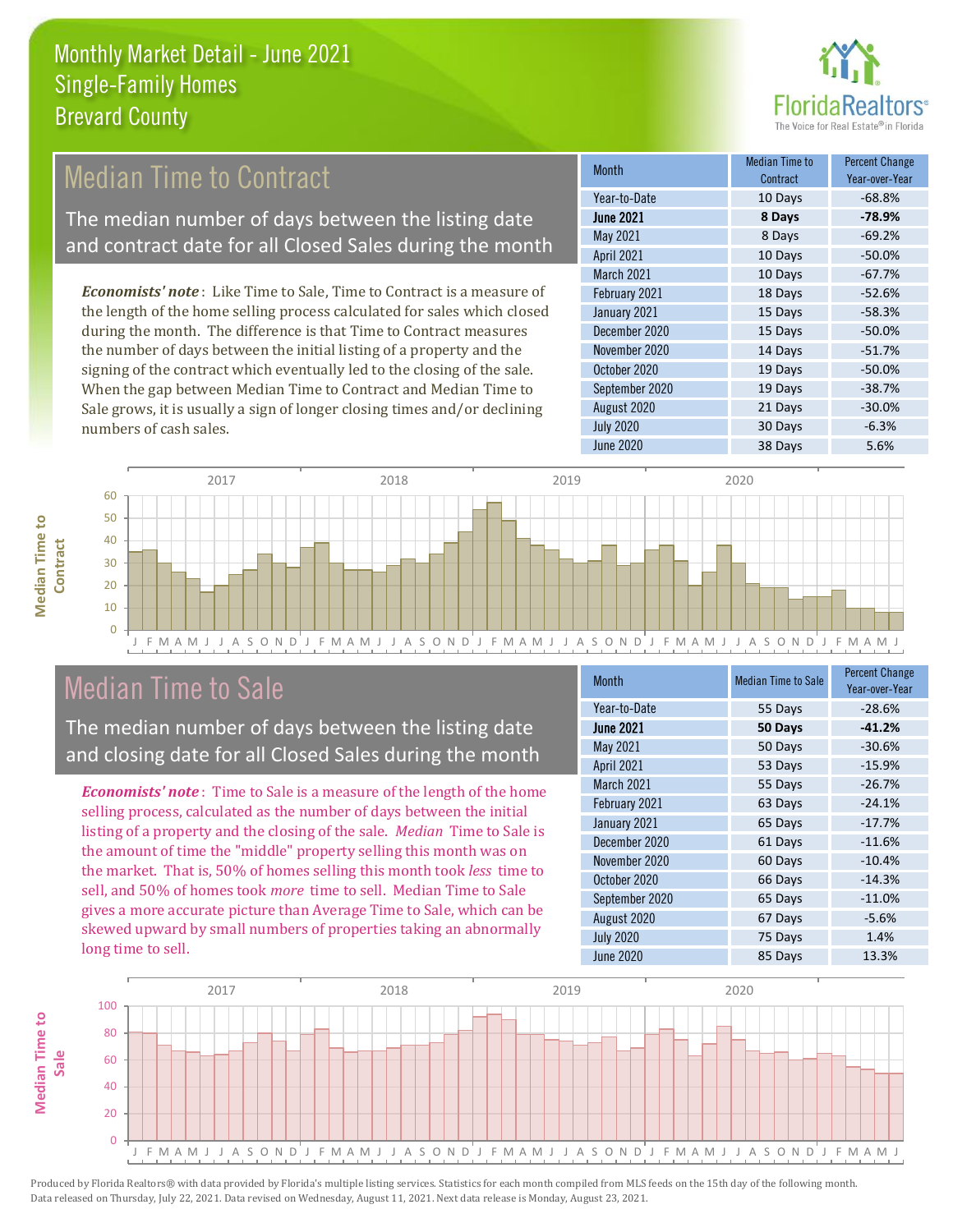distressed properties for sale.



| <b>New Pending Sales</b>                                                       | <b>Month</b>      | <b>New Pending Sales</b> | <b>Percent Change</b><br>Year-over-Year |
|--------------------------------------------------------------------------------|-------------------|--------------------------|-----------------------------------------|
|                                                                                | Year-to-Date      | 6,689                    | 8.1%                                    |
| The number of listed properties that went under                                | <b>June 2021</b>  | 1,043                    | $-19.1%$                                |
| contract during the month                                                      | May 2021          | 1,110                    | $-7.8%$                                 |
|                                                                                | <b>April 2021</b> | 1,153                    | 57.1%                                   |
|                                                                                | March 2021        | 1,206                    | 29.7%                                   |
| <b>Economists' note</b> : Because of the typical length of time it takes for a | February 2021     | 1,093                    | 1.7%                                    |
| sale to close, economists consider Pending Sales to be a decent                | January 2021      | 1,084                    | 13.7%                                   |
| indicator of potential future Closed Sales. It is important to bear in         | December 2020     | 822                      | 19.5%                                   |
| mind, however, that not all Pending Sales will be closed successfully.         | November 2020     | 912                      | 10.1%                                   |
| So, the effectiveness of Pending Sales as a future indicator of Closed         | October 2020      | 1,103                    | 18.0%                                   |
| Sales is susceptible to changes in market conditions such as the               | September 2020    | 1,060                    | 35.2%                                   |



# New Listings

The number of properties put onto the market during the month

availability of financing for homebuyers and the inventory of

*Economists' note* : New Listings tend to rise in delayed response to increasing prices, so they are often seen as a lagging indicator of market health. As prices rise, potential sellers raise their estimations of value—and in the most recent cycle, rising prices have freed up many potential sellers who were previously underwater on their mortgages. Note that in our calculations, we take care to not include properties that were recently taken off the market and quickly relisted, since these are not really *new* listings.

| <b>Month</b>      | <b>New Listings</b> | <b>Percent Change</b><br>Year-over-Year |
|-------------------|---------------------|-----------------------------------------|
| Year-to-Date      | 6,635               | 3.1%                                    |
| <b>June 2021</b>  | 1,228               | 23.7%                                   |
| May 2021          | 1,116               | $-2.1%$                                 |
| April 2021        | 1,192               | 31.9%                                   |
| <b>March 2021</b> | 1,094               | $-10.0%$                                |
| February 2021     | 1,023               | $-7.8%$                                 |
| January 2021      | 982                 | $-8.2%$                                 |
| December 2020     | 817                 | 8.9%                                    |
| November 2020     | 888                 | $-7.4%$                                 |
| October 2020      | 1,144               | 4.8%                                    |
| September 2020    | 1,000               | 10.0%                                   |
| August 2020       | 949                 | $-3.5%$                                 |
| <b>July 2020</b>  | 1,132               | 3.8%                                    |
| <b>June 2020</b>  | 993                 | $-2.9%$                                 |

August 2020 1,090 22.1% July 2020 1,148 14.2% June 2020 1,290 30.6%

![](_page_5_Figure_8.jpeg)

Produced by Florida Realtors® with data provided by Florida's multiple listing services. Statistics for each month compiled from MLS feeds on the 15th day of the following month. Data released on Thursday, July 22, 2021. Data revised on Wednesday, August 11, 2021. Next data release is Monday, August 23, 2021.

**New Listings**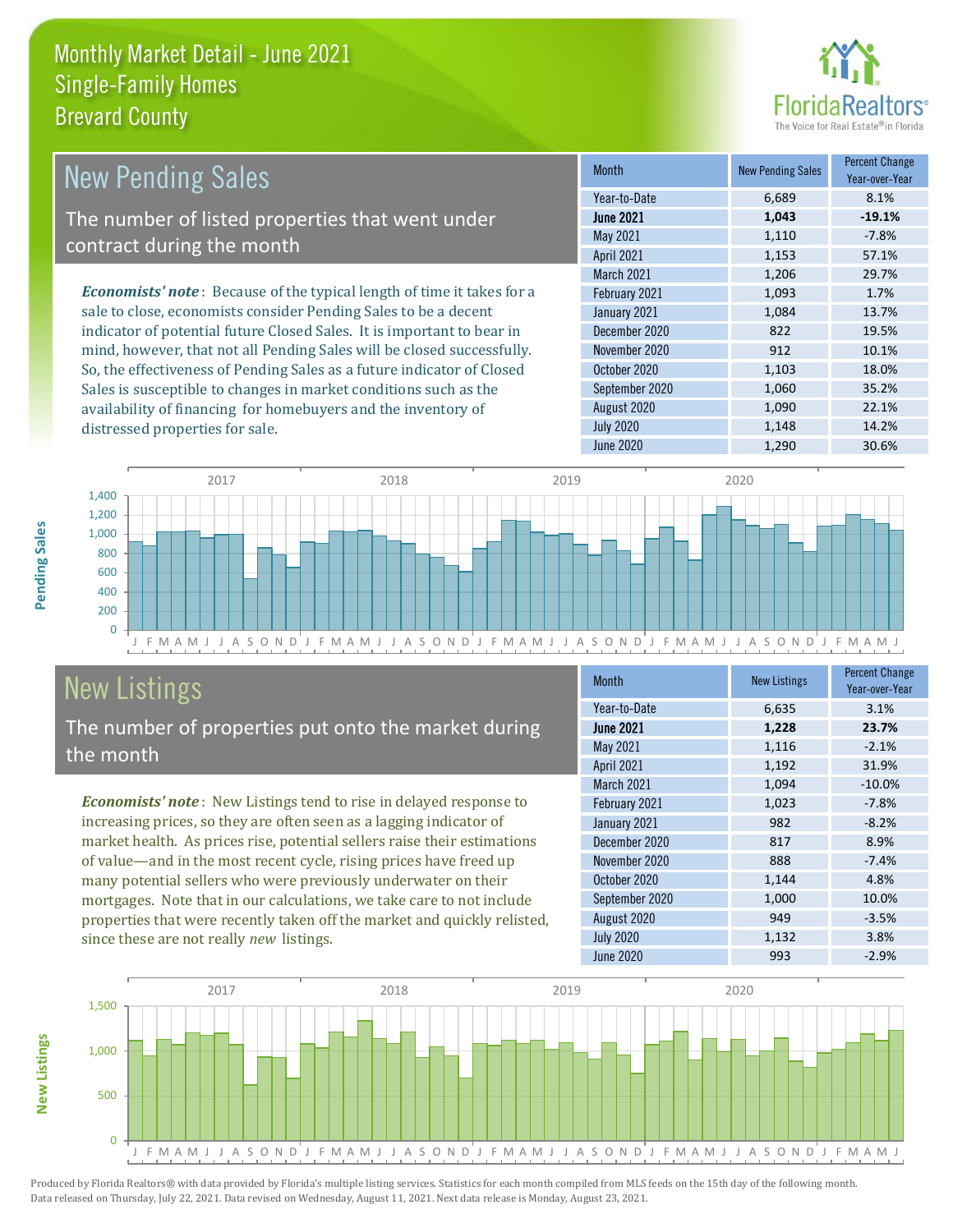![](_page_6_Picture_1.jpeg)

# Inventory (Active Listings)

The number of property listings active at the end of the month

*Economists' note* : There are a number of ways to define and calculate Inventory. Our method is to simply count the number of active listings on the last day of the month, and hold this number to compare with the same month the following year. Inventory rises when New Listings are outpacing the number of listings that go off-market (regardless of whether they actually sell). Likewise, it falls when New Listings aren't keeping up with the rate at which homes are going off-market.

| <b>Month</b>             | Inventory | <b>Percent Change</b><br>Year-over-Year |
|--------------------------|-----------|-----------------------------------------|
| <b>YTD (Monthly Avg)</b> | 907       | $-59.2%$                                |
| <b>June 2021</b>         | 931       | $-47.3%$                                |
| May 2021                 | 773       | $-65.2%$                                |
| <b>April 2021</b>        | 833       | $-65.8%$                                |
| <b>March 2021</b>        | 813       | $-65.9%$                                |
| February 2021            | 984       | $-56.0%$                                |
| January 2021             | 1,106     | $-51.3%$                                |
| December 2020            | 1,258     | $-43.7%$                                |
| November 2020            | 1,332     | $-42.9%$                                |
| October 2020             | 1,375     | $-41.4%$                                |
| September 2020           | 1,393     | $-39.8%$                                |
| August 2020              | 1,517     | $-34.4%$                                |
| <b>July 2020</b>         | 1,691     | $-29.7%$                                |
| June 2020                | 1,767     | $-27.4%$                                |

![](_page_6_Figure_6.jpeg)

# Months Supply of Inventory

An estimate of the number of months it will take to deplete the current Inventory given recent sales rates

*Economists' note* : MSI is a useful indicator of market conditions. The benchmark for a balanced market (favoring neither buyer nor seller) is 5.5 months of inventory. Anything higher is traditionally a buyers' market, and anything lower is a sellers' market. There is no single accepted way of calculating MSI. A common method is to divide current Inventory by the most recent month's Closed Sales count, but this count is a usually poor predictor of future Closed Sales due to seasonal cycles. To eliminate seasonal effects, we use the 12-month average of monthly Closed Sales instead.

| <b>Month</b>             | <b>Months Supply</b> | <b>Percent Change</b><br>Year-over-Year |
|--------------------------|----------------------|-----------------------------------------|
| <b>YTD (Monthly Avg)</b> | 1.0                  | $-61.5%$                                |
| <b>June 2021</b>         | 0.9                  | $-57.1%$                                |
| <b>May 2021</b>          | 0.8                  | $-70.4%$                                |
| April 2021               | 0.9                  | $-69.0%$                                |
| March 2021               | 0.9                  | $-66.7%$                                |
| February 2021            | 1.1                  | $-57.7%$                                |
| January 2021             | 1.2                  | $-53.8%$                                |
| December 2020            | 1.4                  | $-46.2%$                                |
| November 2020            | 1.5                  | $-46.4%$                                |
| October 2020             | 1.5                  | $-46.4%$                                |
| September 2020           | 1.6                  | $-42.9%$                                |
| August 2020              | 1.8                  | $-35.7%$                                |
| <b>July 2020</b>         | 2.0                  | $-31.0%$                                |
| June 2020                | 2.1                  | $-27.6%$                                |

![](_page_6_Figure_11.jpeg)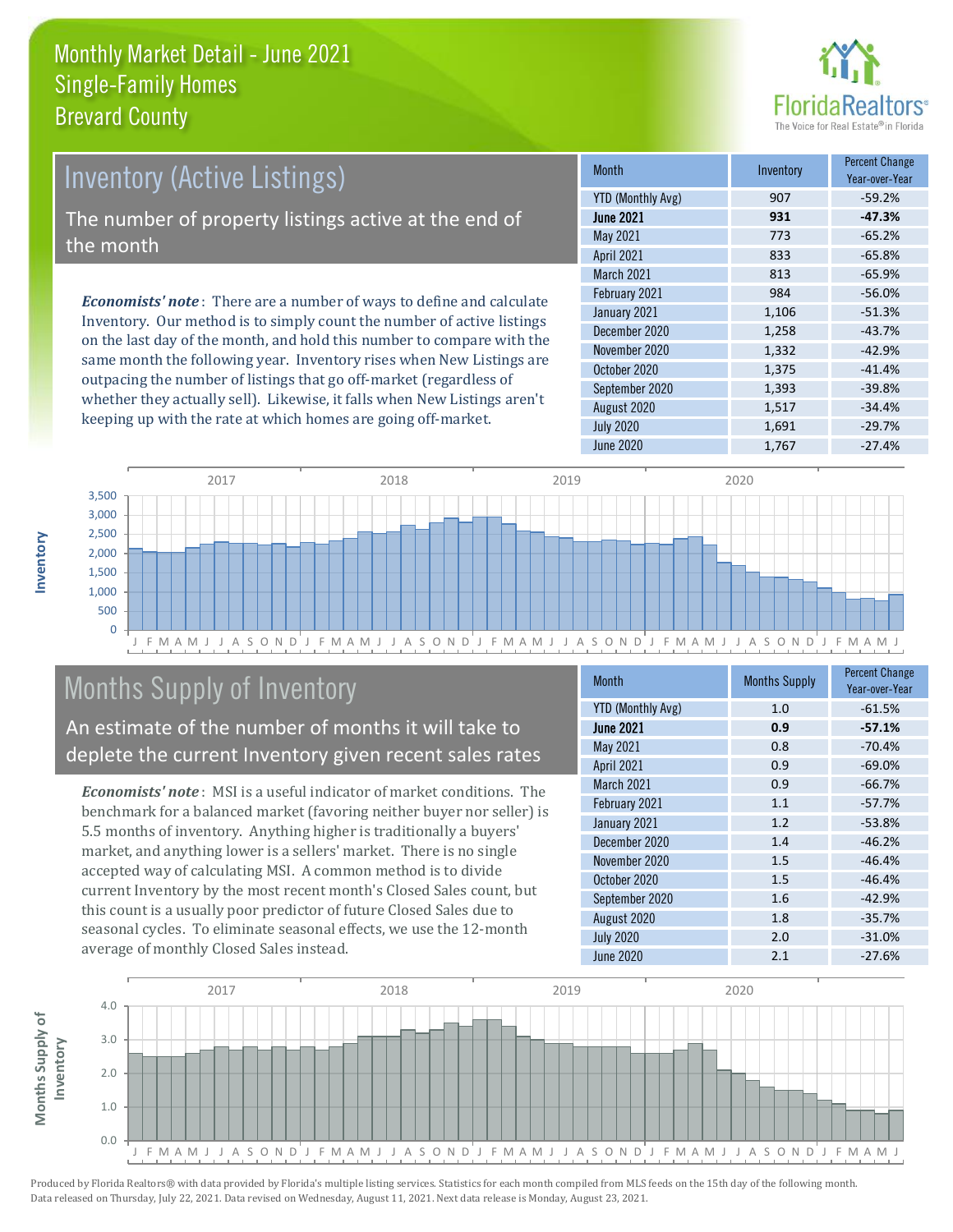![](_page_7_Picture_1.jpeg)

#### *Economists' note:* Closed Sales are one of the simplest—yet most important—indicators for the residential real estate market. When comparing Closed Sales across markets of different sizes, we recommend comparing the percent changes in sales rather than the number of sales. Closed Sales (and many other market metrics) are affected by seasonal cycles, so actual trends are more accurately represented by year-over-year changes (i.e. comparing a month's sales to the amount of sales in the same month in the previous year), rather than changes from one month to the next. \$1,000,000 or more 26 20 30.0% \$250,000 - \$299,999 215 22.9% \$300,000 - \$399,999 283 53.8% \$400,000 - \$599,999 224 46.4% \$600,000 - \$999,999 96 159.5% \$150,000 - \$199,999 90 -49.4% \$200,000 - \$249,999 205 -13.1%  $$100,000 - $149,999$  24 -51.0% Sale Price Closed Sales Percent Change Year-over-Year Less than \$50,000 0 0 -100.0% \$50,000 - \$99,999 5 -68.8% 300 ■ June 2020 **■ June 2021** 300 Closed Sales by Sale Price The number of sales transactions which closed during the month

![](_page_7_Figure_3.jpeg)

### Median Time to Contract by Sale Price The median number of days between the listing date and contract date for all Closed Sales during the month

*Economists' note* : Like Time to Sale, Time to Contract is a measure of the length of the home selling process calculated for sales which closed during the month. The difference is that Time to Contract measures the number of days between the initial listing of a property and the signing of the contract which eventually led to the closing of the sale. When the gap between Median Time to Contract and Median Time to Sale grows, it is usually a sign of longer closing times and/or declining numbers of cash sales.

| <b>Sale Price</b>     | Median Time to<br>Contract | Percent Change<br>Year-over-Year |
|-----------------------|----------------------------|----------------------------------|
| Less than \$50,000    | (No Sales)                 | N/A                              |
| \$50,000 - \$99,999   | 33 Days                    | 6.5%                             |
| $$100,000 - $149,999$ | 9 Days                     | $-72.7%$                         |
| $$150,000 - $199,999$ | 8 Days                     | $-78.4%$                         |
| \$200,000 - \$249,999 | 5 Days                     | $-83.9%$                         |
| \$250,000 - \$299,999 | 7 Days                     | $-75.9%$                         |
| \$300,000 - \$399,999 | 7 Days                     | $-84.8%$                         |
| \$400,000 - \$599,999 | 8 Days                     | $-83.3%$                         |
| \$600,000 - \$999,999 | 18 Days                    | $-67.9%$                         |
| \$1,000,000 or more   | 9 Days                     | -88.2%                           |

![](_page_7_Figure_7.jpeg)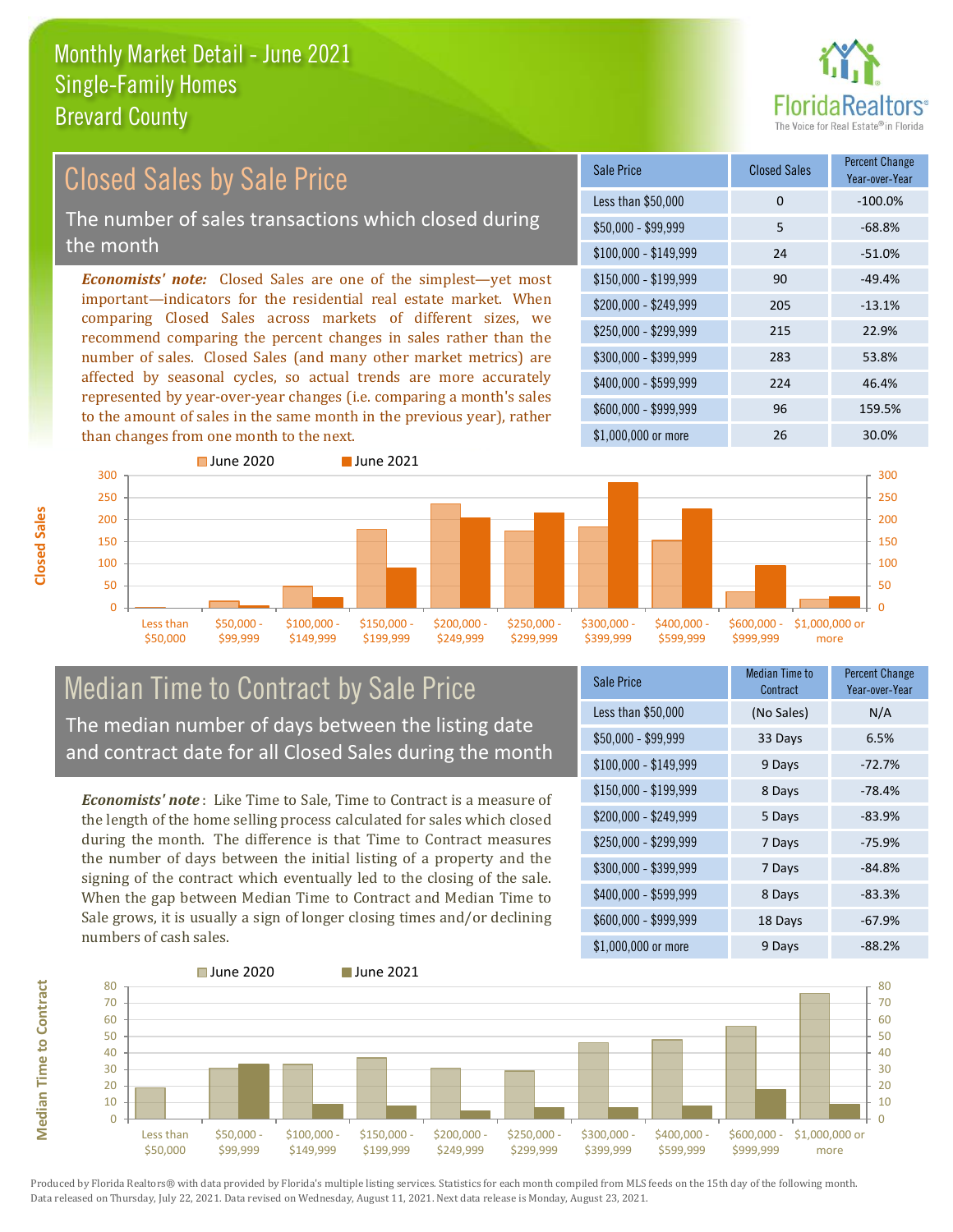![](_page_8_Picture_1.jpeg)

# New Listings by Initial Listing Price

The number of properties put onto the market during the month

*Economists' note:* New Listings tend to rise in delayed response to increasing prices, so they are often seen as a lagging indicator of market health. As prices rise, potential sellers raise their estimations of value—and in the most recent cycle, rising prices have freed up many potential sellers who were previously underwater on their mortgages. Note that in our calculations, we take care to not include properties that were recently taken off the market and quickly relisted, since these are not really *new* listings.

| <b>Initial Listing Price</b> | <b>New Listings</b> | <b>Percent Change</b><br>Year-over-Year |
|------------------------------|---------------------|-----------------------------------------|
| Less than \$50,000           | $\mathbf{1}$        | N/A                                     |
| $$50,000 - $99,999$          | 6                   | $-25.0%$                                |
| $$100,000 - $149,999$        | 24                  | $-52.0%$                                |
| $$150,000 - $199,999$        | 105                 | $-30.9%$                                |
| \$200,000 - \$249,999        | 188                 | $-12.1%$                                |
| \$250,000 - \$299,999        | 216                 | 43.0%                                   |
| \$300,000 - \$399,999        | 307                 | 48.3%                                   |
| \$400,000 - \$599,999        | 235                 | 65.5%                                   |
| \$600,000 - \$999,999        | 107                 | 91.1%                                   |
| $$1,000,000$ or more         | 39                  | 200.0%                                  |

![](_page_8_Figure_6.jpeg)

#### Inventory by Current Listing Price The number of property listings active at the end of the month

*Economists' note* : There are a number of ways to define and calculate Inventory. Our method is to simply count the number of active listings on the last day of the month, and hold this number to compare with the same month the following year. Inventory rises when New Listings are outpacing the number of listings that go off-market (regardless of whether they actually sell). Likewise, it falls when New Listings aren't keeping up with the rate at which homes are going off-market.

| <b>Current Listing Price</b> | Inventory | <b>Percent Change</b><br>Year-over-Year |
|------------------------------|-----------|-----------------------------------------|
| Less than \$50,000           | 1         | $-50.0%$                                |
| $$50,000 - $99,999$          | 8         | $-74.2%$                                |
| $$100,000 - $149,999$        | 19        | $-74.0%$                                |
| $$150,000 - $199,999$        | 76        | $-63.3%$                                |
| \$200,000 - \$249,999        | 111       | $-61.1%$                                |
| \$250,000 - \$299,999        | 123       | $-57.1%$                                |
| \$300,000 - \$399,999        | 187       | $-38.3%$                                |
| \$400,000 - \$599,999        | 184       | $-38.0%$                                |
| \$600,000 - \$999,999        | 135       | $-31.5%$                                |
| \$1,000,000 or more          | 87        | 2.4%                                    |

![](_page_8_Figure_10.jpeg)

Produced by Florida Realtors® with data provided by Florida's multiple listing services. Statistics for each month compiled from MLS feeds on the 15th day of the following month. Data released on Thursday, July 22, 2021. Data revised on Wednesday, August 11, 2021. Next data release is Monday, August 23, 2021.

**Inventory**